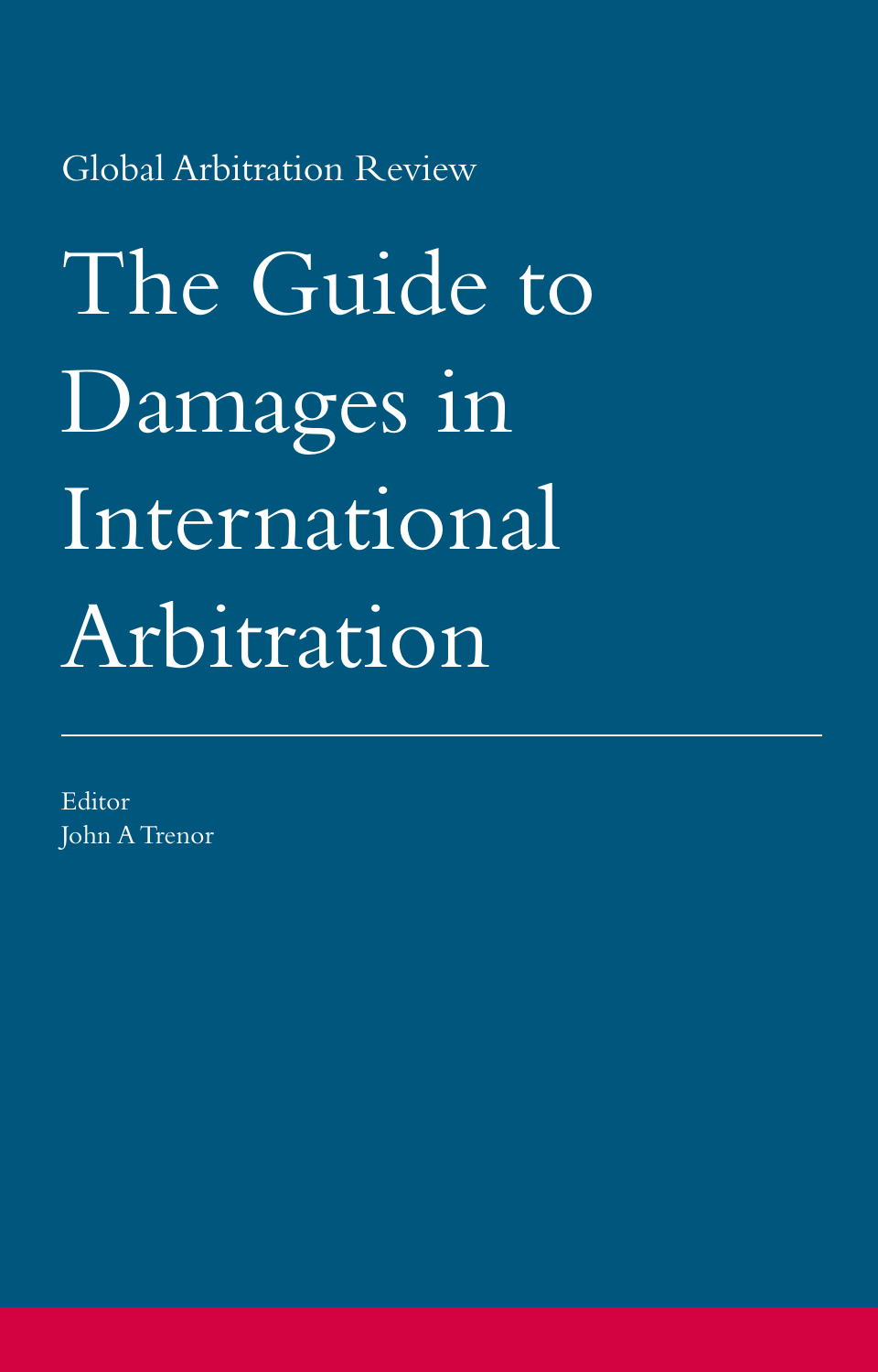# The Guide to Damages in International Arbitration

Editor

John A Trenor

gar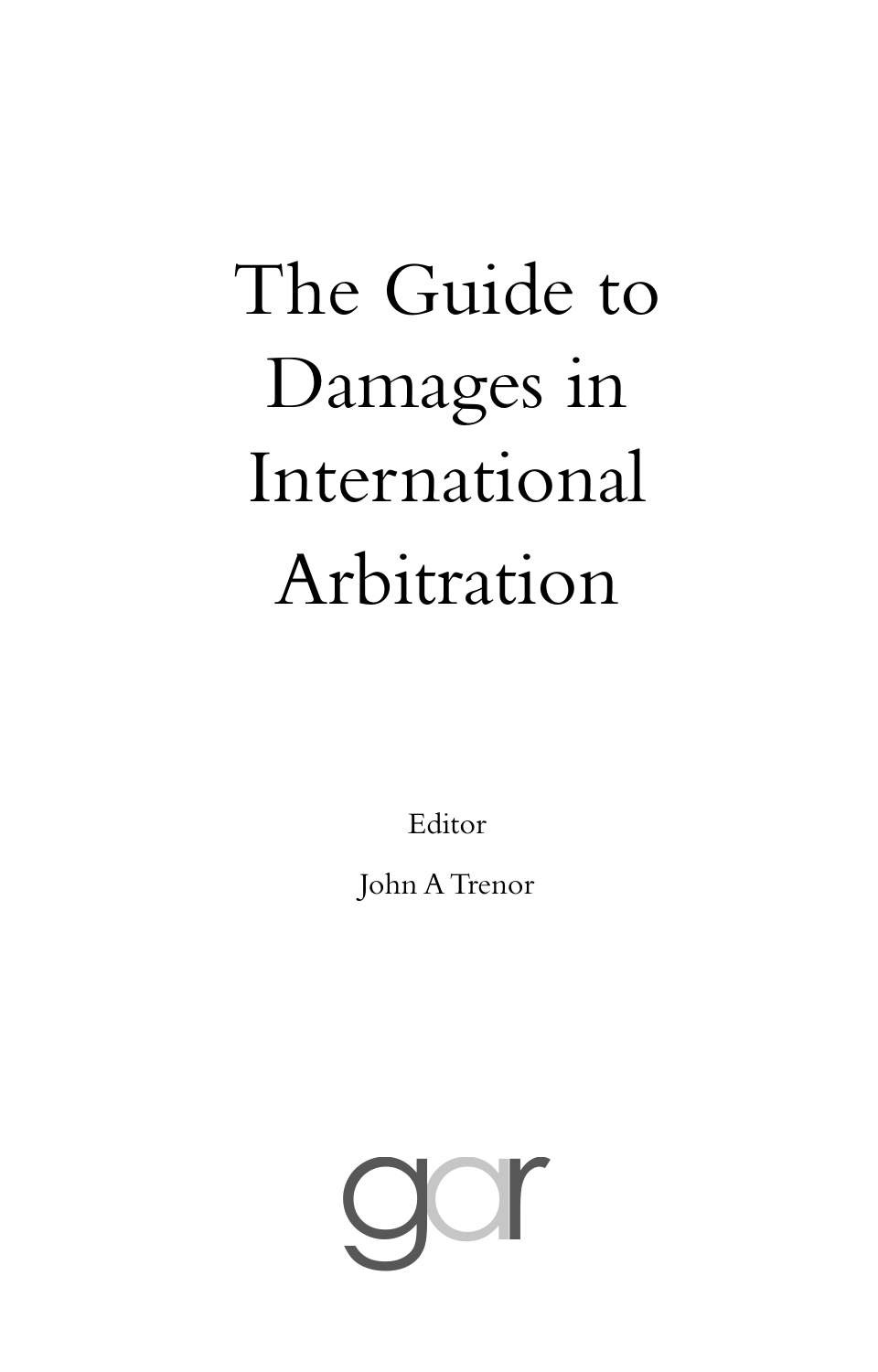**Publisher** David Samuels

**Senior Co-publishing Business Development Manager** George Ingledew

**Editorial Coordinator** Iain Wilson

**Head of Production** Adam Myers

**Senior Production Editor** Simon Busby

**Copy-editor** Gina Mete

**Proofreader** Janina Godowska

Published in the United Kingdom by Law Business Research Ltd, London 87 Lancaster Road, London, W11 1QQ, UK © 2016 Law Business Research Ltd www.globalarbitrationreview.com

No photocopying: copyright licences do not apply.

The information provided in this publication is general and may not apply in a specific situation, nor does it necessarily represent the views of authors' firms or their clients. Legal advice should always be sought before taking any legal action based on the information provided. The publishers accept no responsibility for any acts or omissions contained herein. Although the information provided is accurate as of November 2016, be advised that this is a developing area.

Enquiries concerning reproduction should be sent to Law Business Research, at the address above. Enquiries concerning editorial content should be directed to the Publisher – David.Samuels@lbresearch.com

ISBN 978-1-910813-96-6

Printed in Great Britain by Encompass Print Solutions, Derbyshire Tel: 0844 2480 112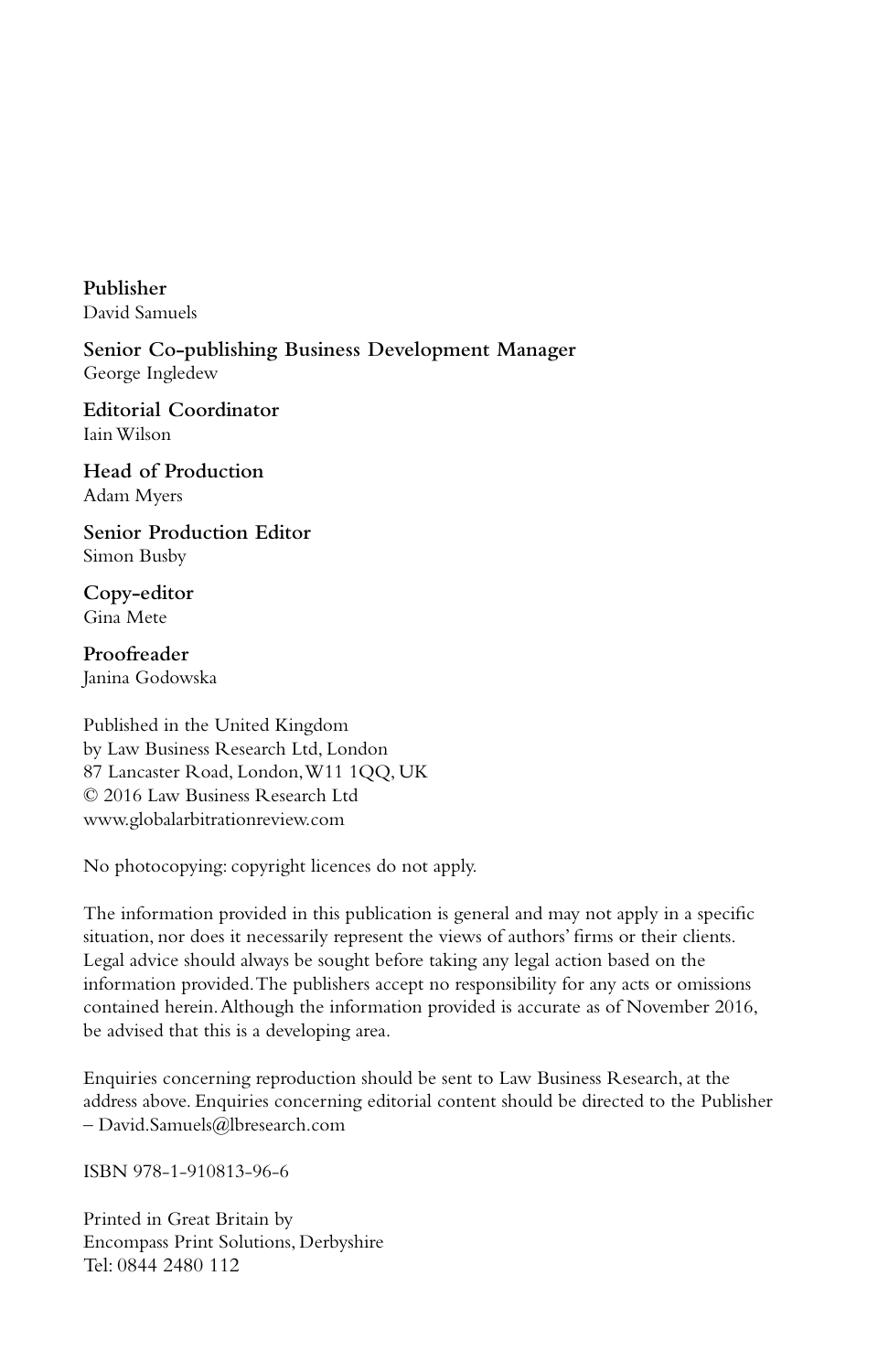### **Acknowledgements**

The publisher acknowledges and thanks the following firms for their learned assistance throughout the preparation of this book:

#### ALIXPARTNERS

#### A&M GMBH WIRTSCHAFTSPRÜFUNGSGESELLSCHAFT

BDO LLP

THE BRATTLE GROUP

CET ADVISORS LTD

CHARLES RIVER ASSOCIATES

COMPASS LEXECON

CORNERSTONE RESEARCH

DEBEVOISE & PLIMPTON LLP

FRESHFIELDS BRUCKHAUS DERINGER LLP

FTI CONSULTING

HABERMAN ILETT LLP

HOMBURGER

KING & SPALDING LLP

LATHAM & WATKINS LLP

LONDON BUSINESS SCHOOL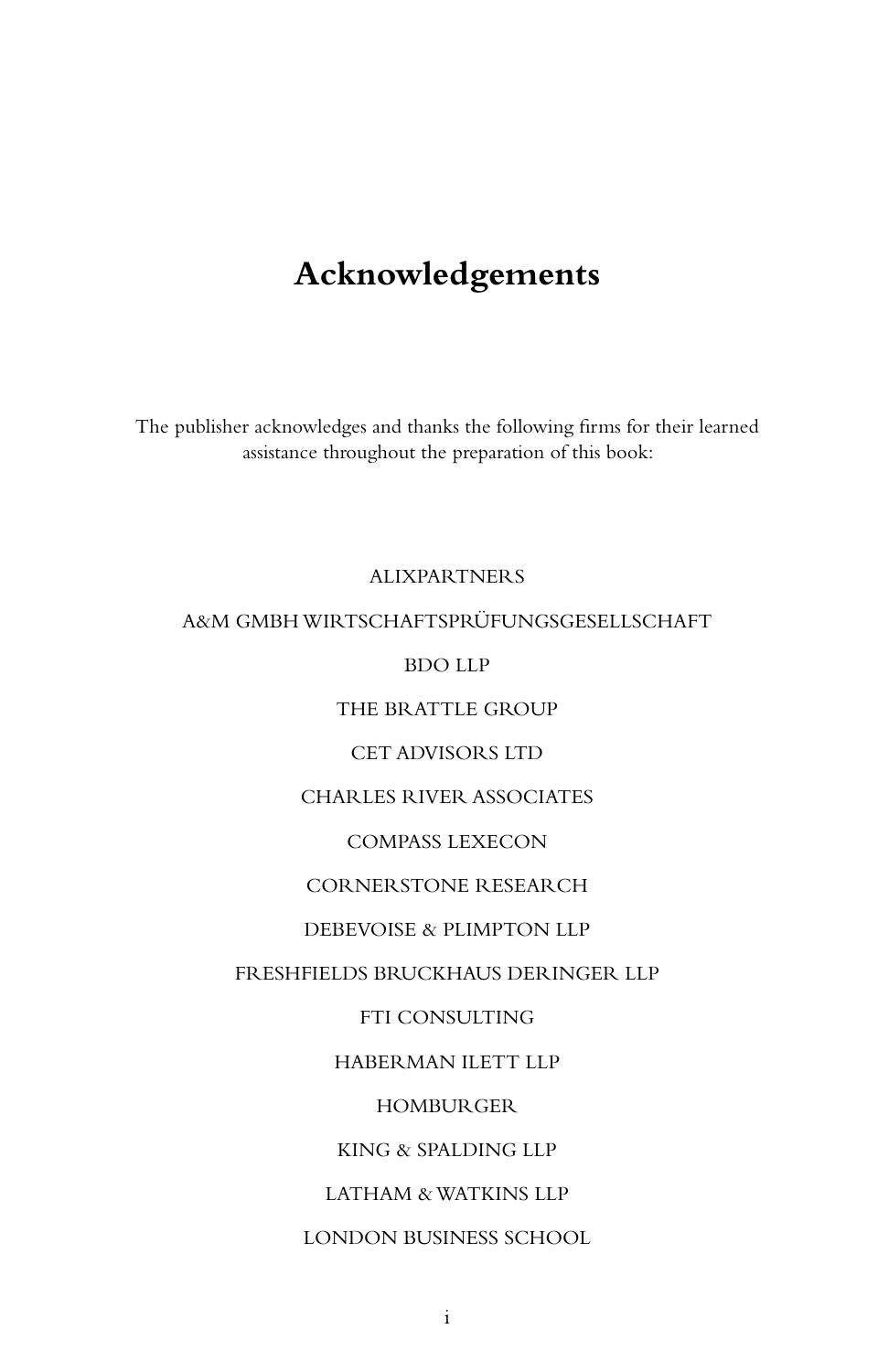## NERA ECONOMIC CONSULTING PRICEWATERHOUSECOOPERS LLP SECRETARIAT INTERNATIONAL VICTORIA UNIVERSITY, FACULTY OF LAW WALDER WYSS LTD WHITE & CASE LLP WILMER CUTLER PICKERING HALE AND DORR LLP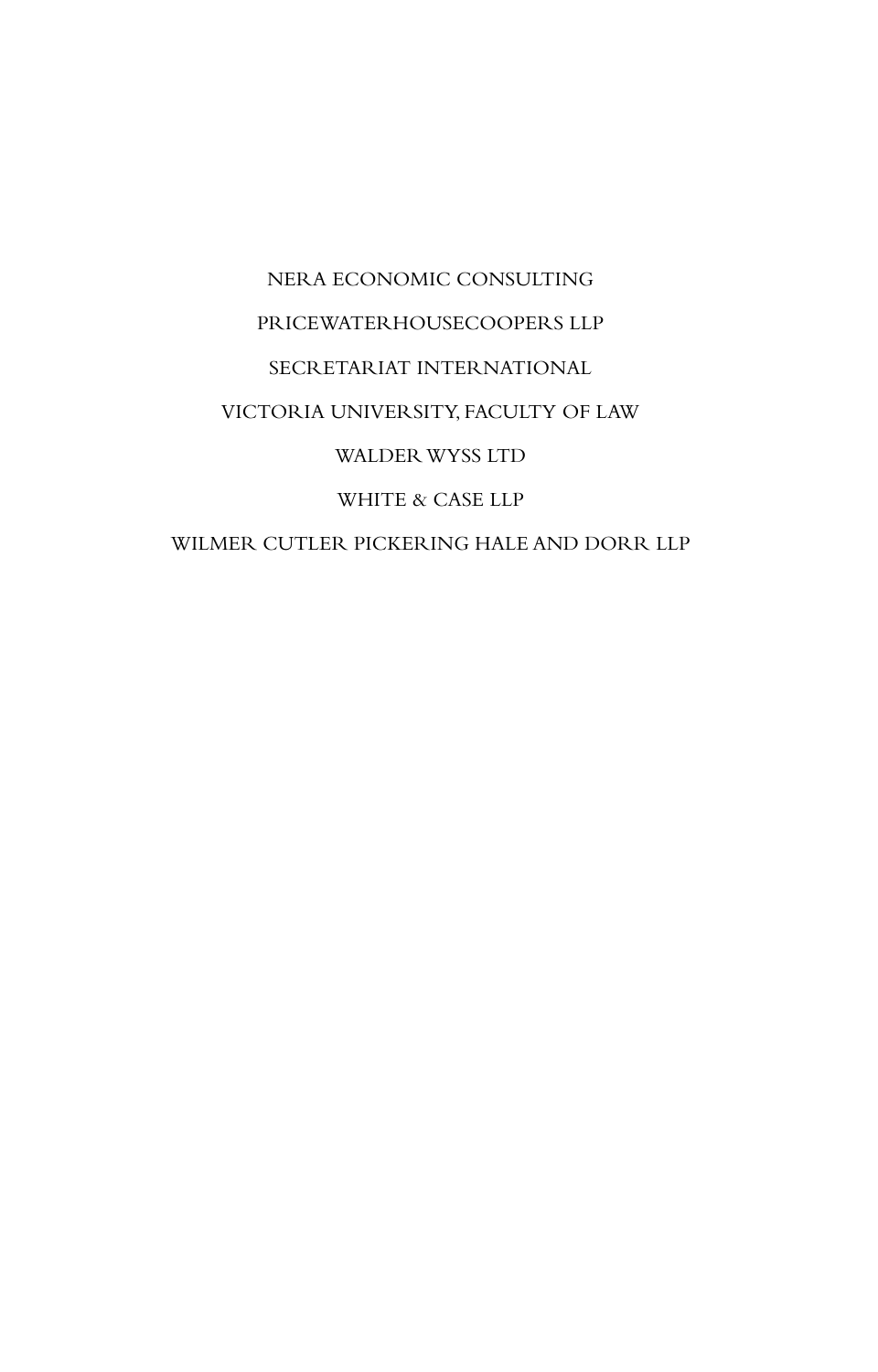## **Contents**

| John A Trenor |  |
|---------------|--|

#### **Part I: Legal Principles Applicable to the Award of Damages**

| $\mathbf{1}$ | Compensatory Damages Principles in Civil and Common Law Jurisdictions -                    |
|--------------|--------------------------------------------------------------------------------------------|
|              | Clare Connellan, Elizabeth Oger-Gross, Angélica André and Heather Clark                    |
| 2            | Non-Compensatory Damages in Civil and Common Law Jurisdictions -                           |
|              | Reza Mohtashami, Romilly Holland and Farouk El-Hosseny                                     |
| 3            | Damages Principles under the Convention on Contracts for the International<br>Petra Butler |
| 4            | Gabrielle Nater-Bass and Stefanie Pfisterer                                                |
| 5            | Craig Miles and David Weiss                                                                |
| 6            | Mark W Friedman and Floriane Lavaud                                                        |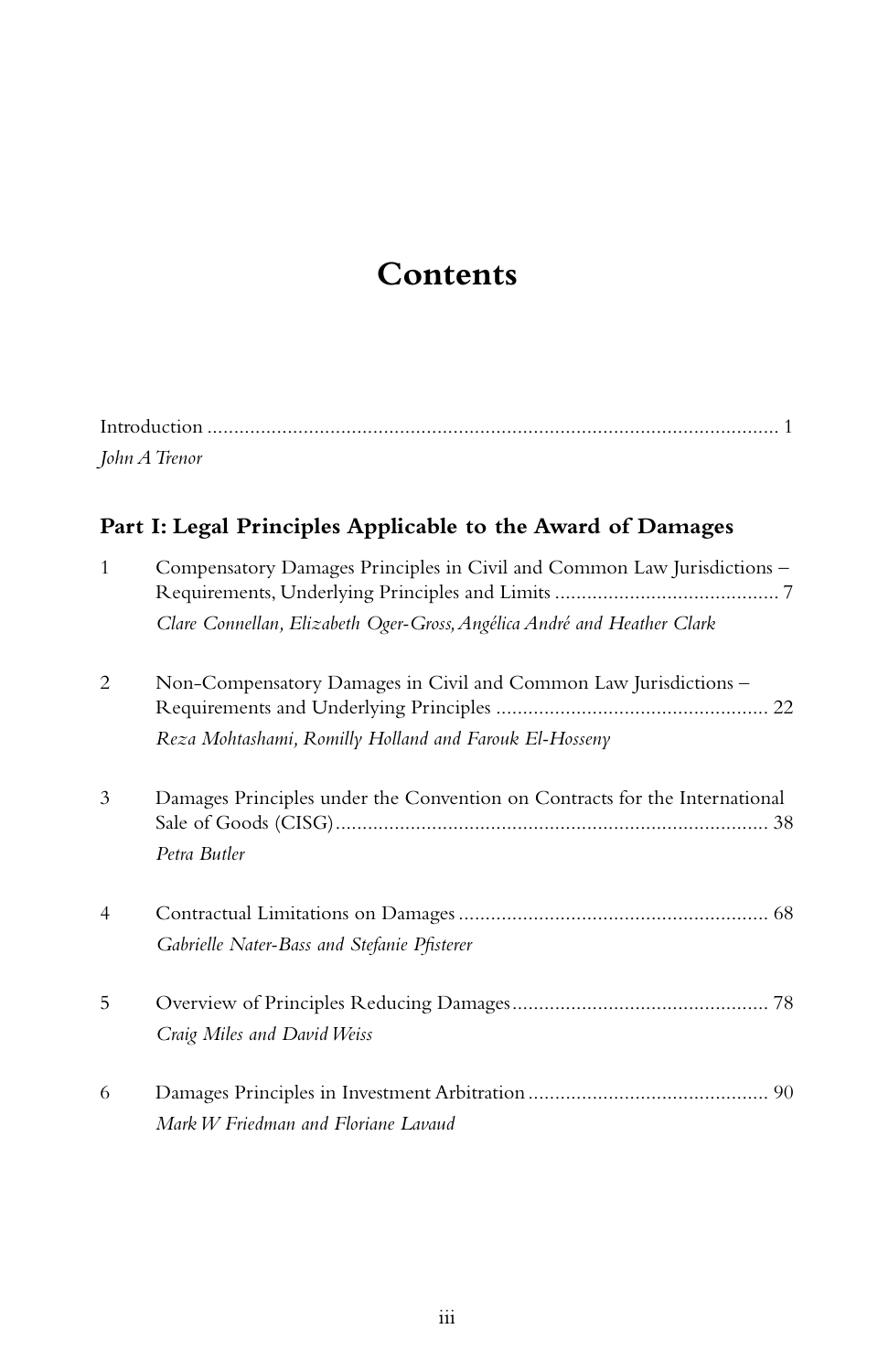|    | Part II: Procedural Issues and the Use of Damages Experts                                   |
|----|---------------------------------------------------------------------------------------------|
| 7  | Sophie J Lamb, Samuel M Pape and Laila Hamzi                                                |
| 8  | Strategic Issues in Employing and Deploying Damages Experts123<br>John A Trenor             |
|    | Part III: Approaches and Methods for the Assessment and<br><b>Quantification of Damages</b> |
| 9  | Gervase MacGregor, Andrew Maclay and David Mitchell                                         |
| 10 | Ermelinda Begiraj and Tim Allen                                                             |
| 11 | Overview of Methodologies for Assessing Fair Market Value 164<br>Philip Haberman            |
| 12 | Income Approach and the Discounted Cash Flow Methodology174<br>Alexander Demuth             |
| 13 | Determining the Weighted Average Cost of Capital 196<br>Charles Jonscher                    |
| 14 | José Alberro and Paul Zurek                                                                 |
| 15 | Asset-Based Approach and Other Valuation Methodologies 219<br>Mark Bezant and David Rogers  |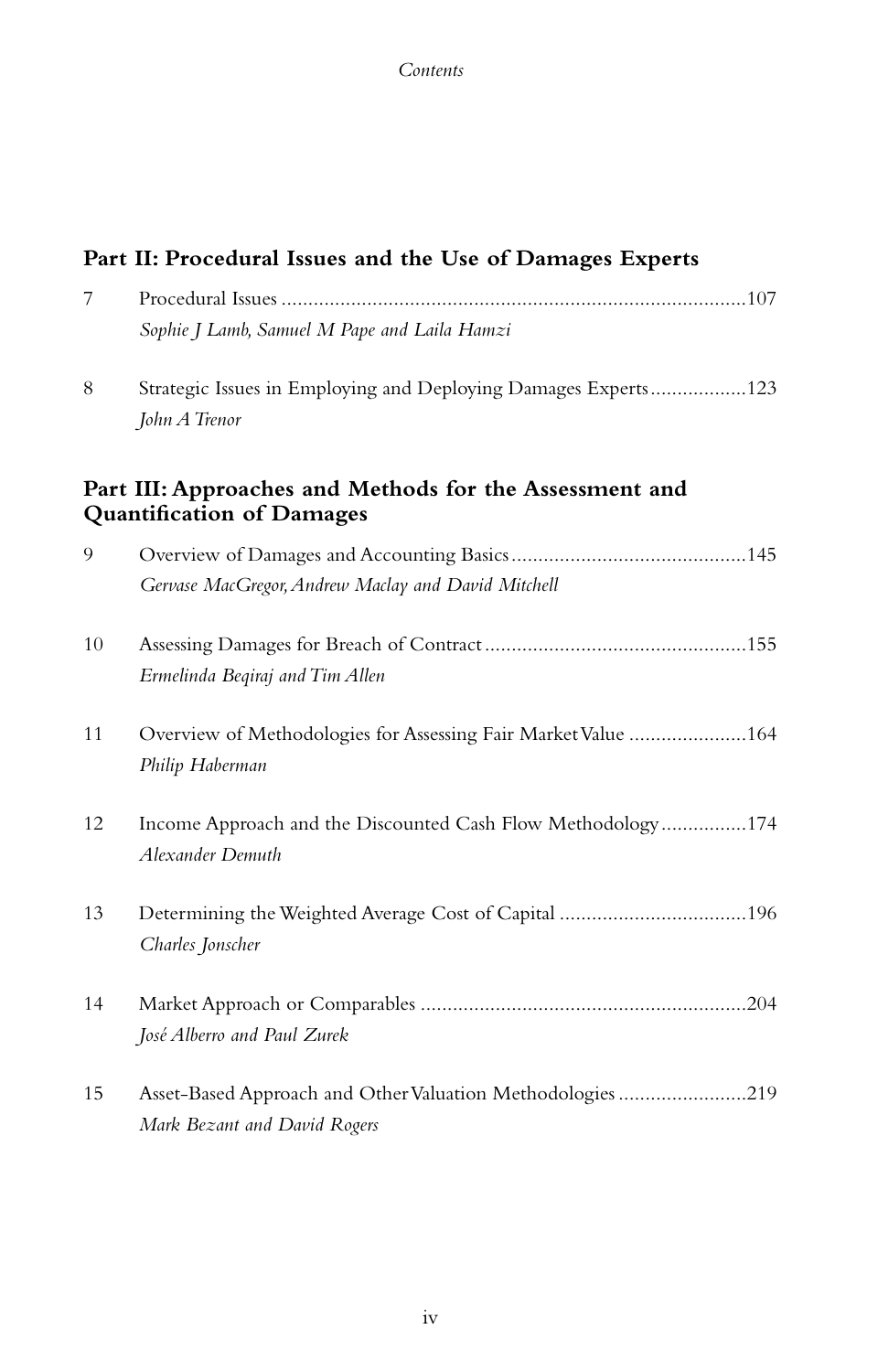#### *Contents*

| 16 | James Nicholson and Sara Selvarajah                                                            |
|----|------------------------------------------------------------------------------------------------|
| 17 | James Dow                                                                                      |
| 18 | Micha Bühler                                                                                   |
| 19 | The Use of Econometric and Statistical Analysis and Tools271<br>Boaz Moselle and Ronnie Barnes |
|    | Part IV: Industry-Specific Damages Issues                                                      |
| 20 | Damages in Energy and Natural Resources Arbitrations289<br>Manuel A Abdala                     |
| 21 | Wiley R Wright III and Mark Baker                                                              |
| 22 | Chudozie Okongwu                                                                               |
| 23 | Gregory K Bell, Andrew Tepperman and Justin K Ho                                               |
| 24 | Kai F Schumacher and Michael Wabnitz                                                           |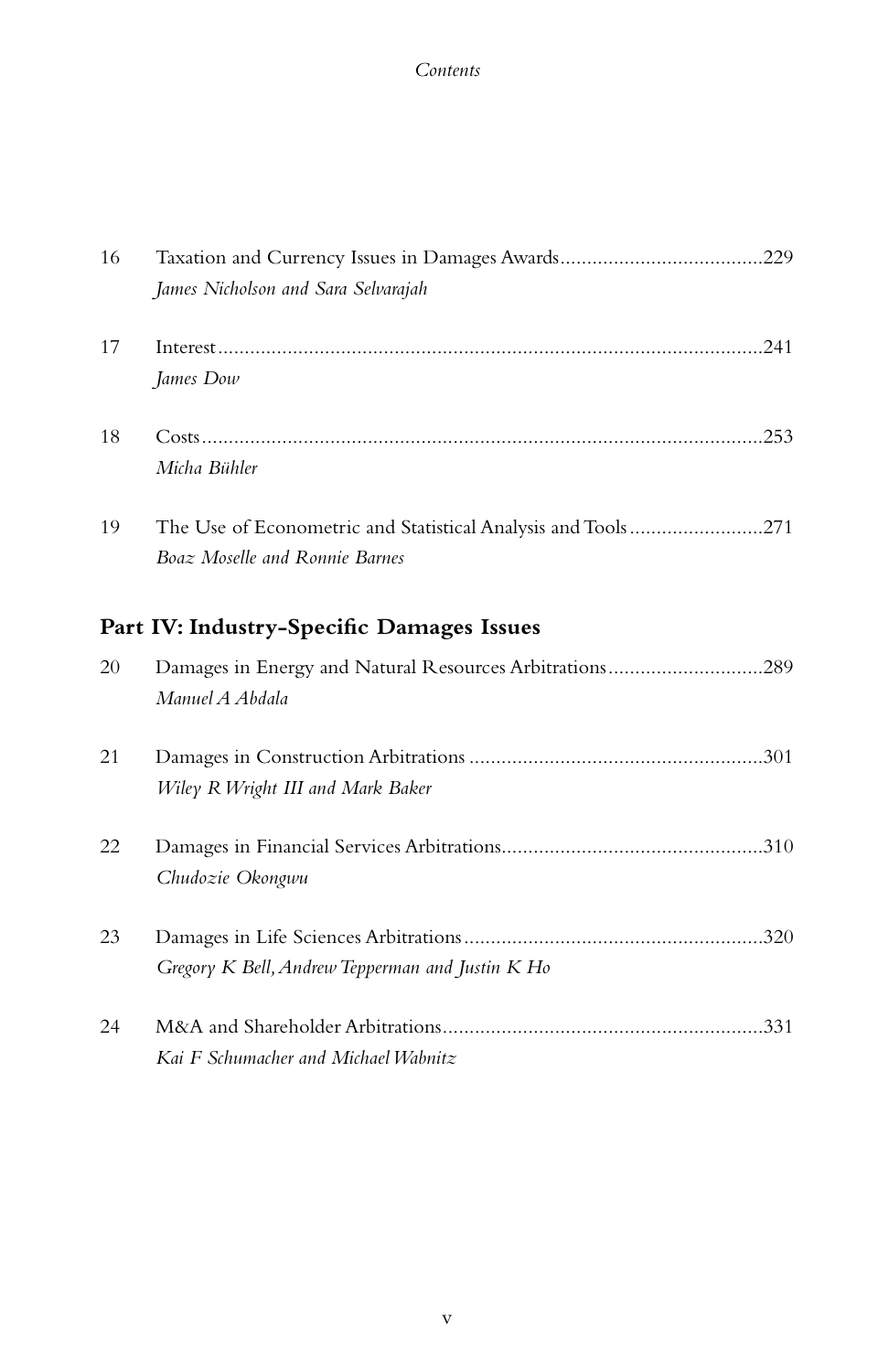| 25 |                                      |  |
|----|--------------------------------------|--|
|    | Trevor Cook                          |  |
| 26 |                                      |  |
|    |                                      |  |
|    | Carlos Lapuerta and Richard Caldwell |  |
|    |                                      |  |
|    |                                      |  |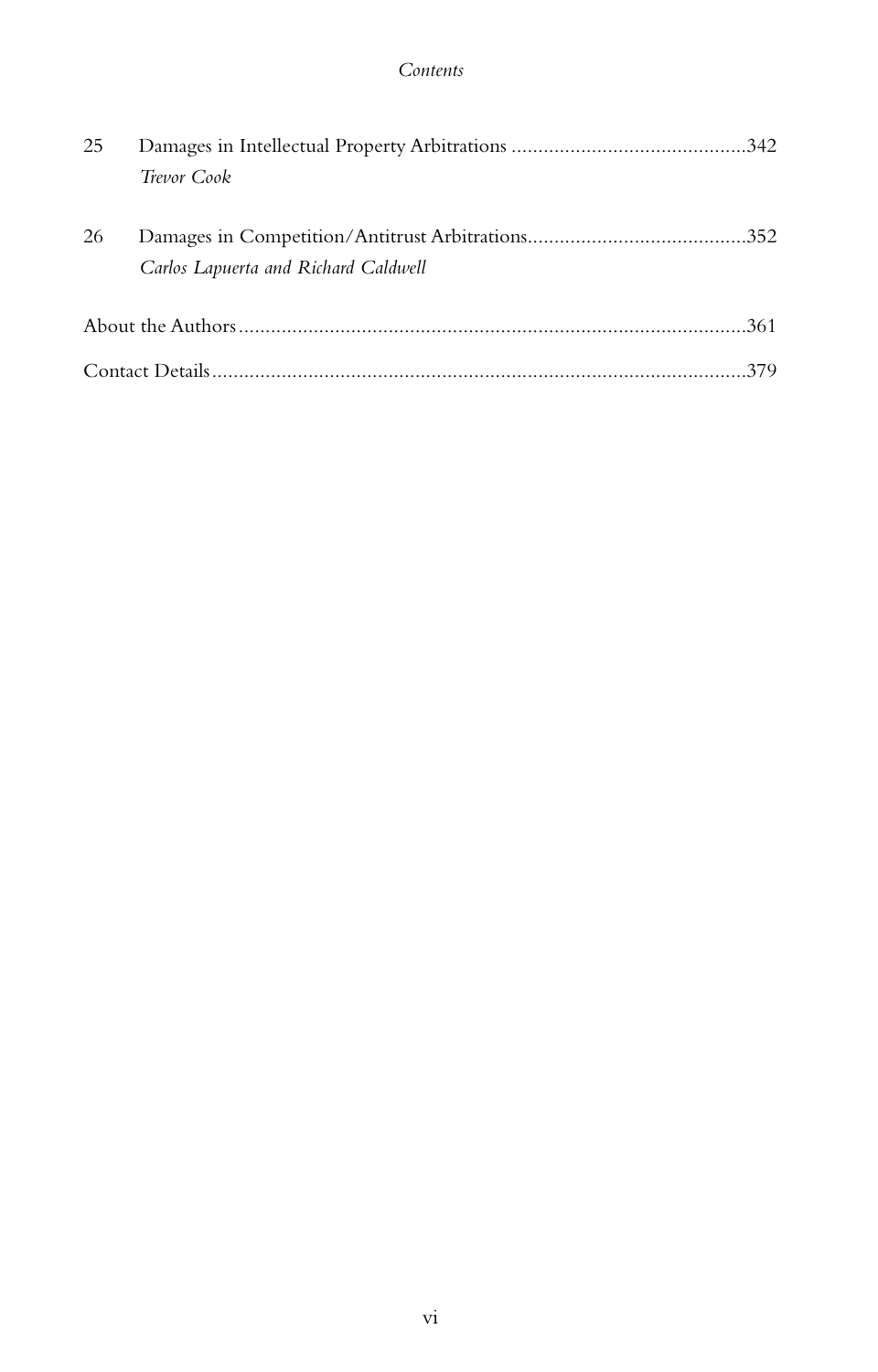## **26**

#### Damages in Competition/Antitrust Arbitrations

#### **Carlos Lapuerta and Richard Caldwell1**

Many arbitrations involve competition law claims. In arbitration proceedings that involve contracts, one party may claim that a particular contractual provision is anticompetitive, or that market power or abusive conduct has distorted the market in a manner that is relevant to the question facing the tribunal. For example, we have seen competition issues raised in disputes over the review of prices in major long-term contracts for the sale or purchase of energy. Competition claims can also arise in investor-state disputes, as when the state's actions or omissions are alleged to distort competition. Below we address several issues that are relevant to the calculation of damages from competition claims: the determination of market shares, calculating overcharges in price-fixing and monopolisation cases, and finally a prominent recent debate on whether awards for damages in investor-state disputes can themselves lead to distortions of competition or set adverse precedent that would undermine the future enforcement of competition law.

#### **Determining market shares**

To estimate damages from a competition law claim, the expert must compare the financial position of the claimant under two alternative scenarios. One scenario is the actual scenario that reflects the distortions of the alleged anticompetitive conduct. The other scenario is inherently hypothetical: one in which the alleged anticompetitive conduct had never occurred. Market shares are relevant because the respondent's alleged conduct may well have suppressed the market share of the claimant, so the damages analysis must assess the market share that the claimant could have reasonably expected to obtain in the absence of the disputed conduct.

<sup>1</sup> Carlos Lapuerta and Richard Caldwell are both principals of the Brattle Group, based in the London office. They have worked closely together for many years.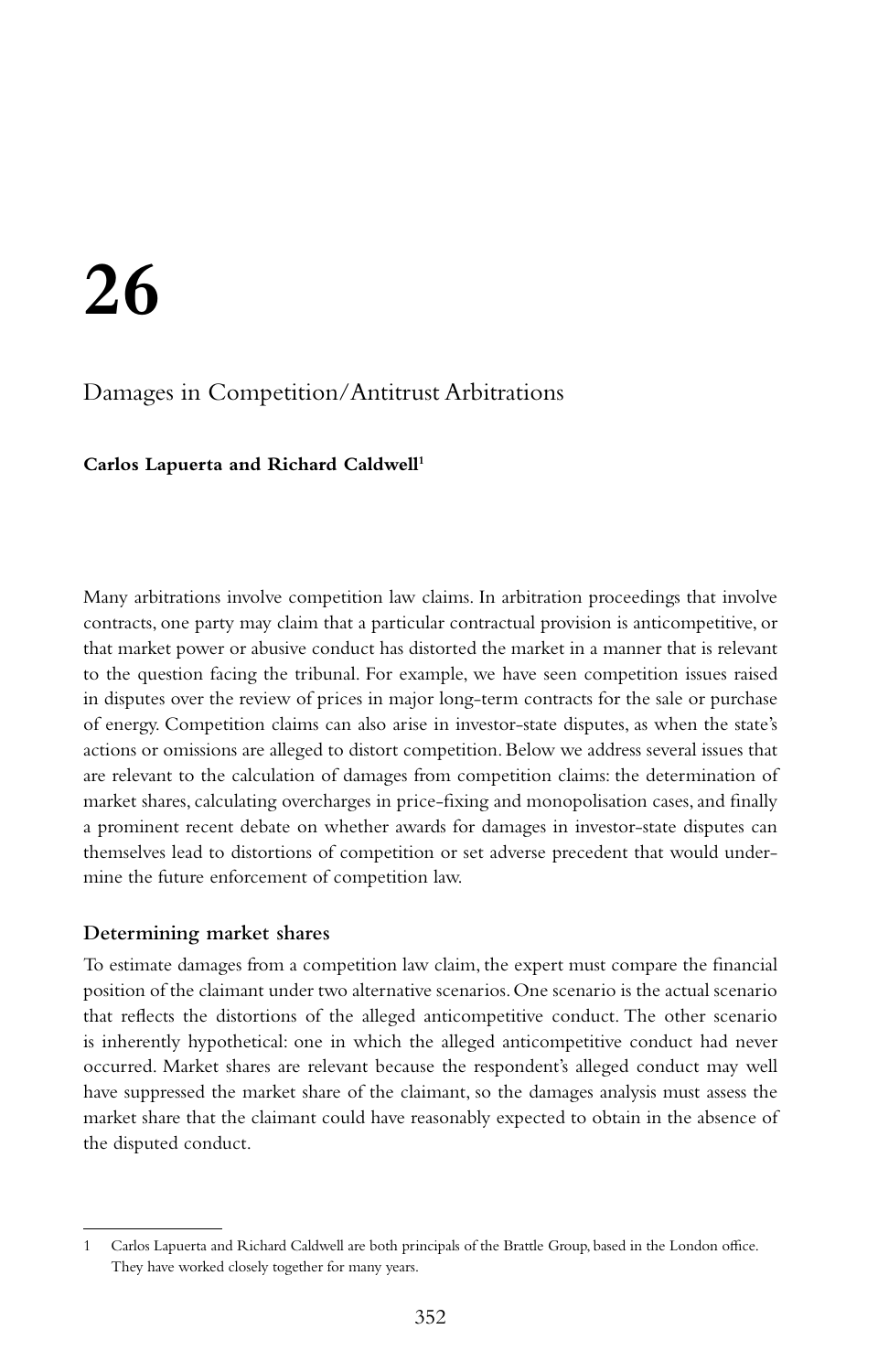Assessing a hypothetical scenario is not actually unique to competition law claims; it follows directly from the broader principle of making the claimant whole, which governs the estimate of damages from a broad spectrum of legal claims. When someone breaches a contract, the estimate of damages must consider what would have happened, but never did, had the respondent continued to honour the contract. However, claims for damages from competition claims are particularly susceptible to challenges of speculation, because it seems relatively straightforward to reconstruct a hypothetical scenario of uninterrupted contract performance, as opposed to reconstructing a scenario in which the market shares of various competitors differ significantly from reality.

For claimants there are several responses to allegations of speculation over market shares. A general logical response is that the respondent is itself responsible for the need to speculate; the respondent's conduct has distorted the actual distribution of market shares, requiring the very inquiry that the respondent declares speculative. A more specific evidentiary response involves a careful review of the records retained in the ordinary course of business by the claimant. Most claimants retain business plans and financial projections that they developed in the ordinary course of business prior to the commencement of the disputed conduct. Those plans often contain projections of the market shares that the claimants anticipated, and a sound analysis of damages should investigate their reasonableness. Their reasonableness should command particular weight if the claimant demonstrated a willingness to invest, or was able to attract financing, in reliance on the specific projections of future market shares.

To check the reasonableness of a claimant's projections there are two common techniques: an analysis of time series data, and comparisons to other geographic or product markets in which the claimant is also present. The time series approach looks at the market share that the claimant had prior to the initiation of the disputed conduct, and may entail extrapolations from growth that occurred beforehand. Comparison to other geographic and product markets can test the ability of the claimant to succeed in other areas where the conduct in dispute never occurred.

The economic literature has developed several useful tools for assessing market shares under alternative hypotheses. Many tools are variations of a basic 'Cournot' model that assumes logical responses by producers as customers and their competitors react to changes in prices and quantities. A key ingredient for these models is the elasticity of demand, which measures the sensitivity of consumers to price changes. Techniques have developed for estimating demand elasticities, and it is often possible to find independent papers that estimate elasticities for products ranging from electricity to alcohol. Competition authorities often use variants of Cournot models to assess the potential effects of proposed mergers on prices, so it is logical to extend the use of the models to estimate damages from claims of anticompetitive conduct in arbitration proceedings. Nevertheless, our experience has been that the models may not work well if the specific claim involves a shock to the market that is exceptionally strong in magnitude, as the empirical literature often derives elasticities based on time periods that do not involve significant market disruptions.

When determining market shares, it is important to adopt a dynamic focus. A static analysis would simply impute a value to lost market share, as if the claimant had lost the share permanently. However, if the arbitration itself puts an end to the disputed conduct, then the claimant may eventually catch up with the market share that it could have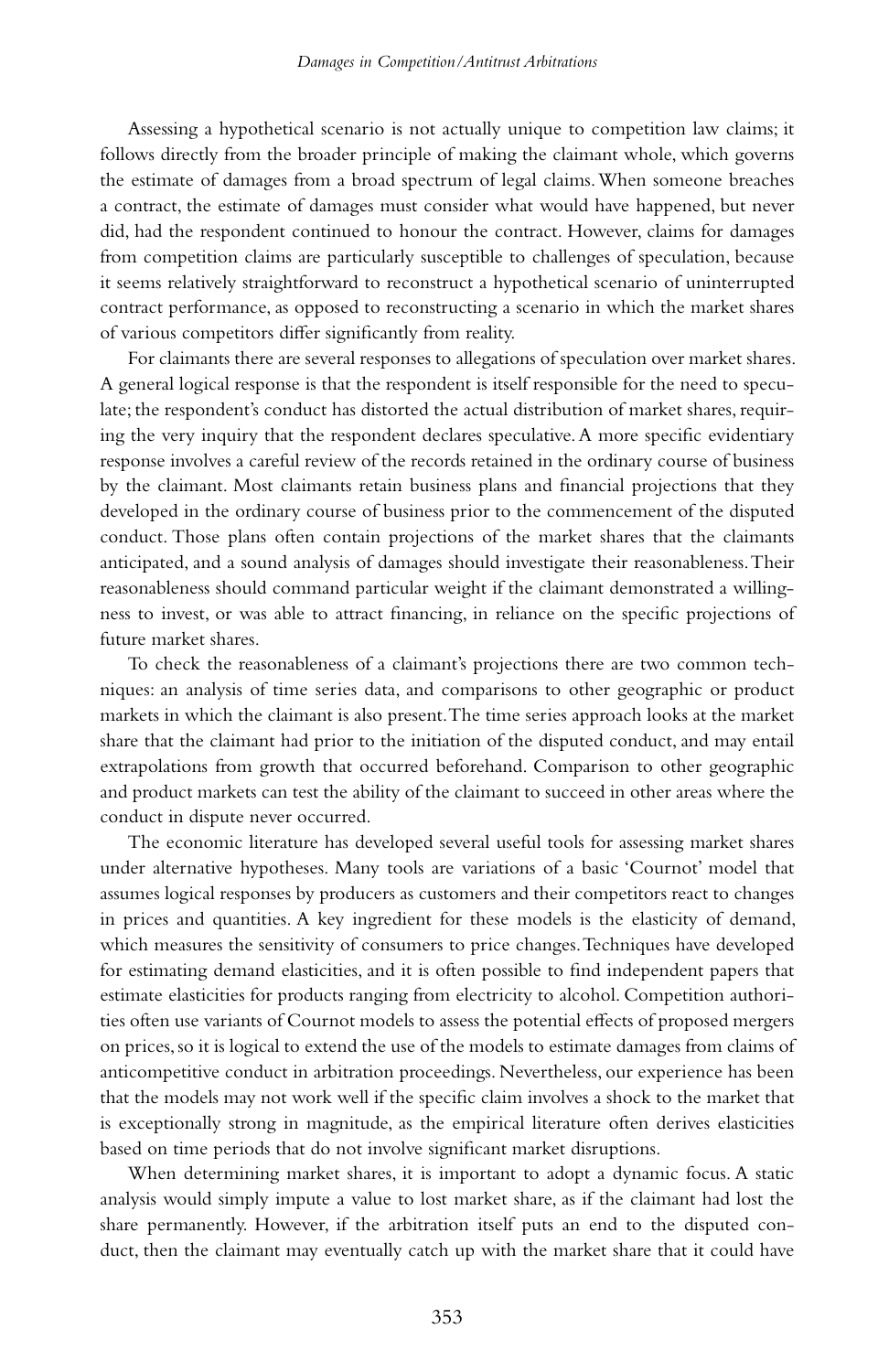reasonably anticipated in the absence of the disputed conduct. If so, then an appropriate damage analysis should look forward over time, and consider that the lost market share will diminish with the passage of time, and eventually cease as the claimant fully regains the same position it would occupy in the hypothetical competitive scenario. It would, therefore, be reasonable to measure future damages that diminish over time; the challenge is to determine the pace of the claimant's catch-up.

With respect to catch-up, the tables reverse with respect to allegations of speculation. A respondent may ordinarily feel inclined to levy accusations of speculation, but the respondent has a natural incentive to support a damage estimate that looks into the future to project a rapid catch-up rate that reduces the total damage estimate. A respondent can legitimately complain that the greater speculation lies in a fully static analysis that refuses to contemplate future changes. If the claimant simply imputes a value to lost market share, as if it had lost the share in perpetuity, then the calculation contains an internal contradiction: the analysis presumes that disputed conduct has caused a loss in market share, without considering that the cessation of the disputed conduct could lead to a restoration of market share. We can imagine reasons why a claimant's lost market share may in fact be irreversible, but a sound analysis of damages should be able to identify and articulate the reasons.

#### **Calculating overcharges in price-fixing and monopolisation cases**

The specific claim confronting an arbitration tribunal may be that the respondent has charged an excessive price to the claimant, either as a result of the respondent's participation in a cartel or as an abuse of its dominant position. As with the discussion of market shares above, the calculation of damages requires the analysis of an alternative scenario that never occurred: one in which the respondent charged a reasonable price.

If the members of an arbitration tribunal are not themselves experts in competition law, they may look to prior decisions by competition authorities for guidance. However, tribunals should recognise limitations to the precedent. Competition commissions often have access to detailed data concerning the costs of companies involved in price-fixing and monopolisation, and respondents have an incentive to claim that a tribunal cannot award damages for overcharges unless the claimant first demonstrates that the prices charged bear no reasonable relation to underlying costs. However, arbitration tribunals may not have the ability to compel the respondent to produce detailed cost data, and must therefore strike a balance. Cost information can be useful, but it is not reasonable to insist on data if the tribunal cannot compel its production.

As an example, in the electricity industry, it is possible to estimate the costs of electricity generation using publicly available studies concerning the costs of building and operating different types of power stations. Many electricity companies use publicly available studies to create models that estimate the costs of power stations owned by competitors, which they integrate into market-wide models that provide insight into how different types of competitive behaviour will affect market prices. The models are well-suited to estimating overcharges from anticompetitive conduct, and provide a good example of a reasonable alternative to a respondent's internal cost data.

In the absence of the respondent's cost data or publicly available industry estimates, the most logical assessment of overcharging will involve a reference to a competitive benchmark. Commodities exchanges provide natural competitive benchmarks for products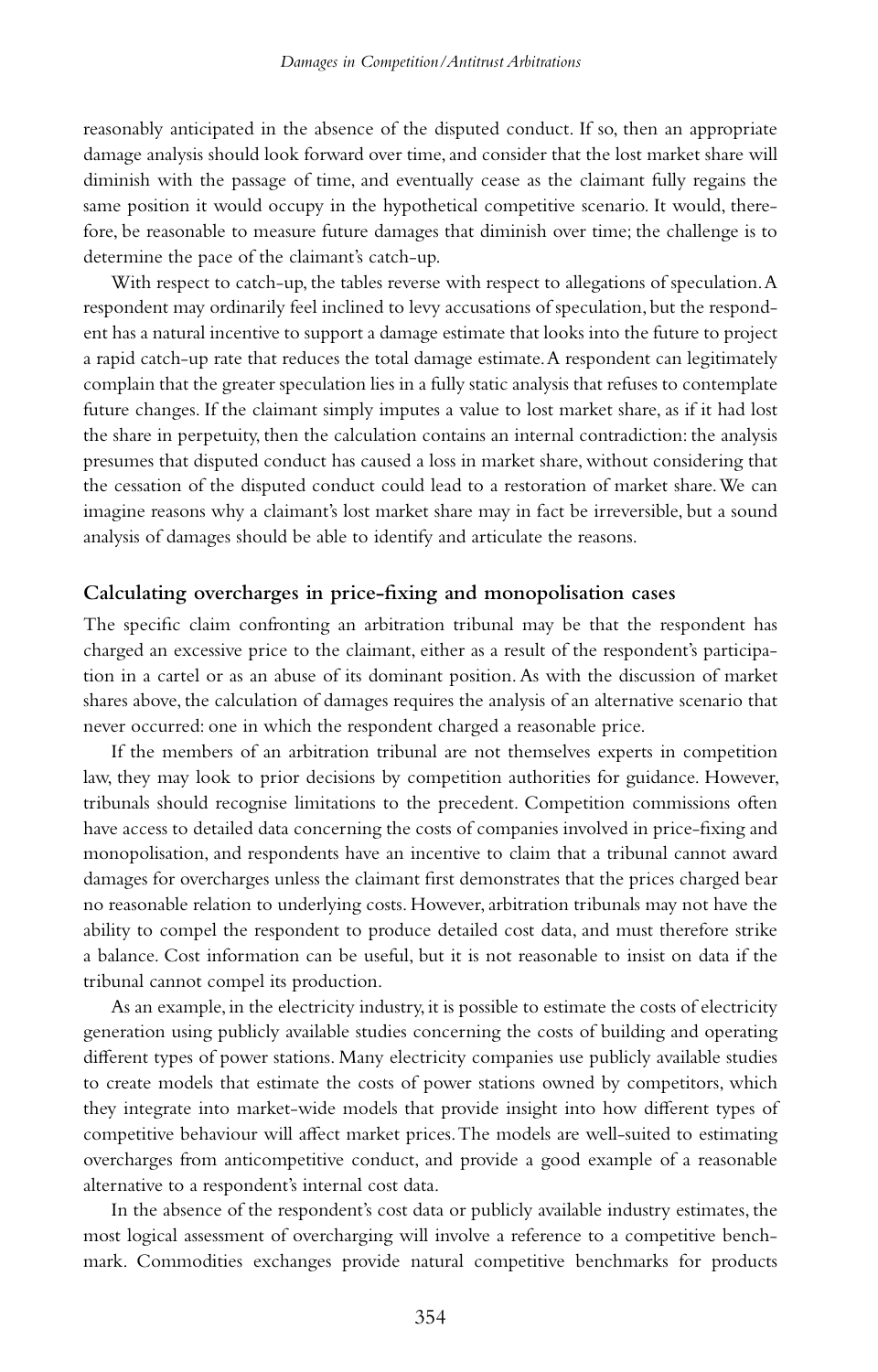ranging from metals to energy. In such cases there are two principal challenges to measuring overcharges. First involves the distinction between geographic markets. Often the price in the exchange will involve a separate geographic market than the one in dispute – the exchange may reflect effective competition by buyers and sellers, while the dominance or cartel involves reduced competition in a distinct geographic market. If the exchange does not reflect trading in the same geographic area as the disputed conduct, then the analysis of damages should determine whether and how to adjust the traded prices. Depending on the circumstances the correct answer may involve no adjustment or adding or deducting transportation costs or taxes, or considering other economic variables that can distinguish markets.

A second challenge is whether the respondent sells the product subject to other terms and conditions that render it fundamentally distinct from the contracts traded in a commodity exchange. In the natural gas industry, for example, producers have claimed that the provisions for flexibility under their long-term contracts render the product more valuable than indicated by prices on traded markets. A reasonable damage analysis will consider the possible merits of such claims, and whether an appropriate adjustment would be to raise or lower the exchange traded price when deriving a competitive benchmark for the calculation of overcharges.

Estimating an overcharge is most difficult where the product is not a commodity, and there is no independent exchange with traded prices that can provide insights into the competitive price. In such cases the best available data may come from research such as surveys, or statistics such as average import prices compiled by government agencies. If the quality of the data is not good, then tribunals should impose a greater evidentiary burden before awarding damages for overcharges. For example, if the price charged exceeds the average indicated by import data in 10 other countries, and there is no logical explanation for a premium, then the evidence would appear strong enough to create a presumption of overcharging. In contrast, showing that the price is the third or fourth highest within a sample of 10 countries might not be enough.

#### **Claims that damage awards can distort competition**

Several recent disputes have involved a perceived conflict between competition law issues and the breach of legitimate investor expectations under bilateral investment treaties. The common fact pattern involves a long-term agreement between the state and the investor, which the state then breaches. The investor claims damages for the breach, and the state responds by saying that the long-term agreement distorts competition. Examples include long-term agreements that the government of Hungary signed to purchase power from electricity generators; the government subsequently claimed that the agreements distorted competition inappropriately. Similar arguments arise in arbitrations involving aid to investors in renewable energy sources such as wind, hydroelectric and solar power. The investors allege the breach of legal obligations to provide certain levels of financial support to renewable energy, and a debate emerges over the consistency of the previous levels of financial support with European law on state aid, which is designed to avoid distortions of competition. Another example is the case brought by the Micula brothers, involving a long-term agreement in which the government of Romania offered tax benefits for a number of years in exchange for the investors' commitment to invest in an economically deprived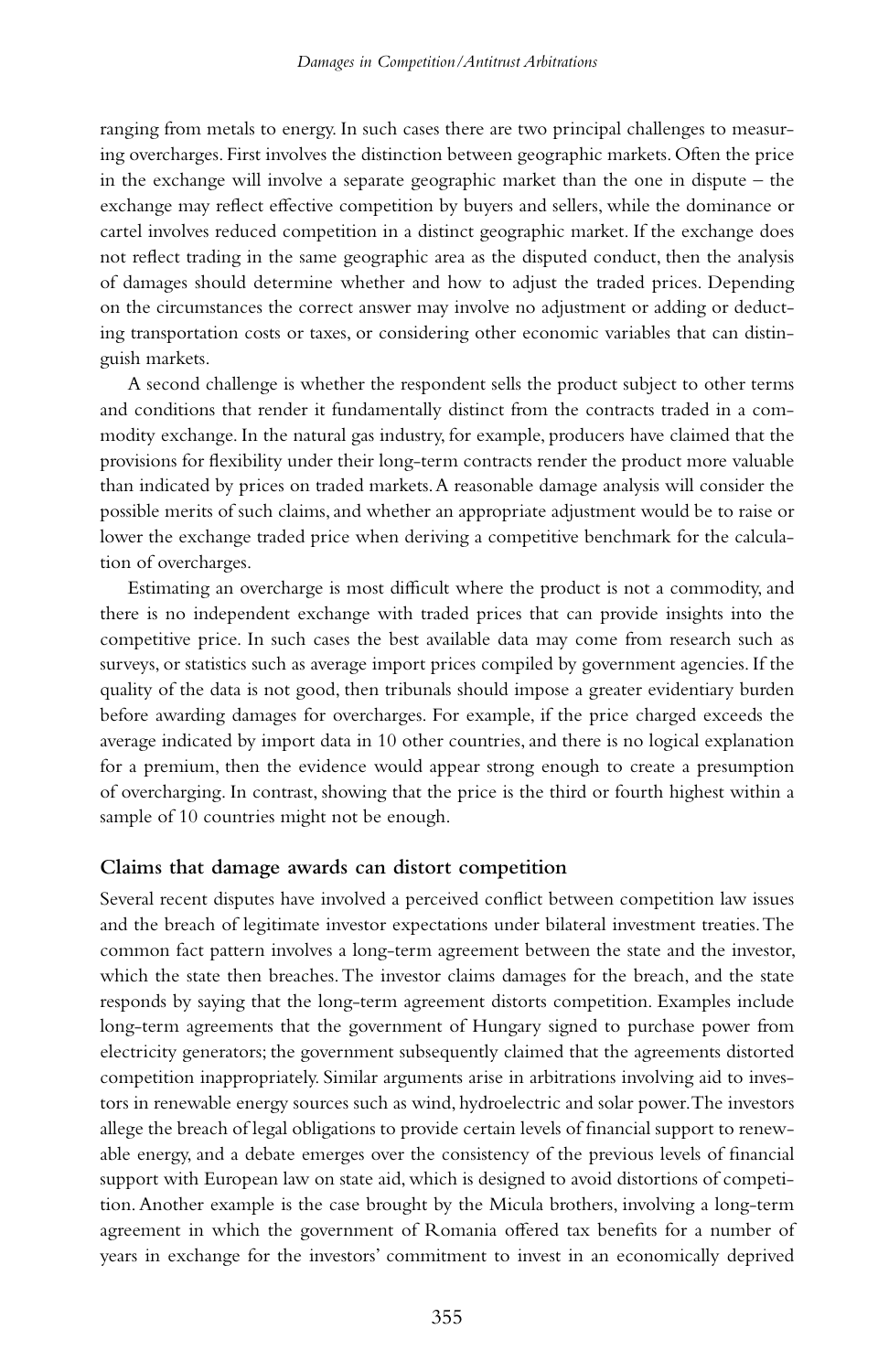area of Romania. As Romania approached its accession to the European Union, it decided to cancel the tax benefits prematurely, on the grounds that they distorted competition in conflict with European law.

The tribunal rejected the state's argument in the *Micula* case, deciding that an award of damages could reconcile the perceived conflict: the state had the right to terminate the agreement on competition grounds, but should still pay damages to honour the legitimate expectations of the investors under the relevant investment treaty. Nevertheless, the perceived conflict between competition law and investor expectations has re-emerged during the enforcement phase of the *Micula* case. The European Commission has published an *amicus curiae* brief explaining its view that paying damages would itself distort competition in violation of European law.

Is there really a conflict between issuing a damages award and respecting the competition concerns expressed in European law? This chapter does not claim to answer the question from a legal perspective, but offers an economic and financial analysis of the alleged conflict. The analysis engages with the concerns expressed by the European Commission, but concludes that there is no conflict between competition policy and the award of damages, as long as tribunals consider the competition issues appropriately when tasked with determining damages.

For ease of discussion we separate the competition law concerns into short-term and long-term. A short-term concern is the potential distortion of competition if the investor remains active, and has not ceased operations upon the breach of the state's agreement. If the agreement indeed distorts competition, and the investor receives full compensation as if the agreement were still effective, then the concern is that the distortion of competition will continue. However, structuring a damages award appropriately can avoid any ongoing distortion to competition. The key is to structure the award as is typical in the form of a lump-sum payment. If the investor receives a single payment, and knows that its continuing operations will not attract any ongoing support, then the investor will behave as if the agreement no longer exists, while receiving full compensation for the breach.

A simple hypothetical example can help illustrate. Assume that the breach of the investment treaty involves the cancellation of a long-term commitment to subsidise the coal used by a coal-fired power station, by  $\epsilon$ 30 per ton. The state argues that continuing the payments would distort competition, leading the investor to generate more electricity than warranted. The state further argues that paying the award has virtually the same effect as continuing the subsidy. However, as an economic matter, the receipt of a lump-sum award will change incentives significantly relative to the continuation of payments under the agreement.

After receiving a lump-sum award, the power station in this example must purchase coal at the market price, which by definition is  $630$  per ton higher. In the future, all rational economic decisions concerning the operation of the power station will revolve around the market price of coal, so there will be no ongoing distortion of competition. The key is that the investor's compensation should not depend on the precise amount of coal actually burned going forward, but solely on the expected amount that a tribunal determined was reasonable when it approached the task of awarding damages.

We have been involved in one investor-state dispute where the tribunal declined to issue a lump-sum award for all damages, but issued a specific award concerning past damages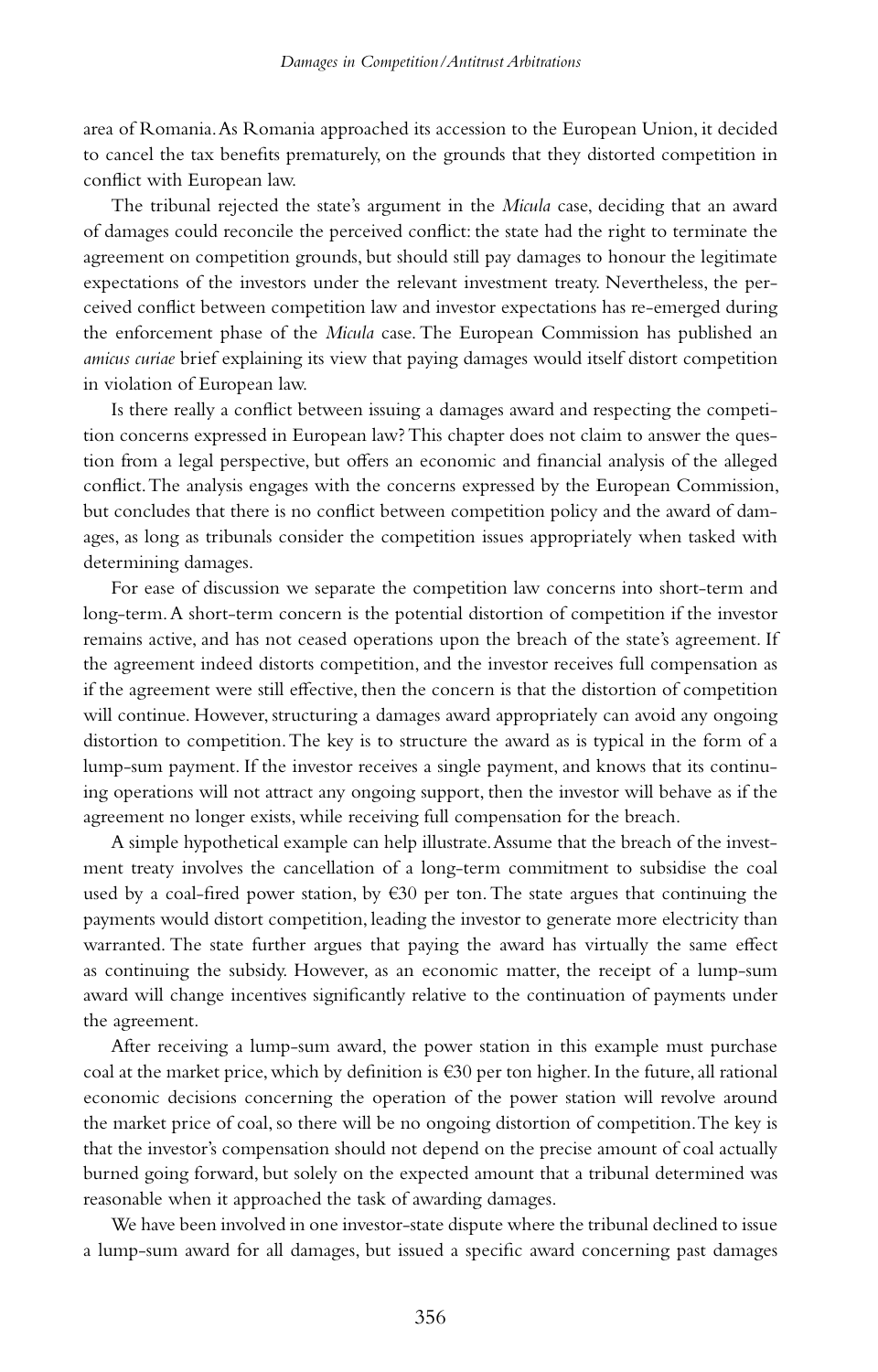while retaining jurisdiction to monitor the state's future conduct. The tribunal warned the state that more damages would arise every year if the state continued to breach its obligation to the investor. In that case there was no specific argument about competition law, but the case is interesting because one could argue that the contingent nature of the eventual compensation could affect the investor's incentives and ongoing management decisions: shutting down operations, for example, could interrupt the expected flow of future compensation from the state. If a tribunal adopted a similar award structure in a case that presented competition law concerns, then there would be a legitimate basis for questioning whether the award itself could distort competition in the future. However, to avoid questions over future distortions of competition, a tribunal could structure the award to address all prospective damages, fully discharging the state's continuing obligations to the investor.

We now turn to a separate long-term concern, which does not involve the potential distortion of competition from the particular investment at issue. Rather, the long-term concern is that paying the award will set an adverse future precedent. The argument is that European competition policy loses its effectiveness if a state can violate it by offering inappropriate support to investors, and then upon the detection of the violation simply cashes out the investors, so that they receive the same total support as if the support had continued. Conceivably a state that is determined to grant aid will continue to do so, and will continue to distort competition, rendering the European law ineffective.

For ease of exposition we address the long-term concerns with the same hypothetical example of subsidies to coal-fired power stations. We adapt the example to illustrate the long-term issues, by exploring the concern that paying damages to the investor in a current power station will permit the state to reintroduce future subsidies of essentially the same nature, inducing more investors to build new coal-fired power stations. The imagined future scenario involves a proliferation of coal-fired power stations by investors who have confidence in the receipt of full compensation upon the cancellation of any subsidies. If the state wants inappropriate numbers of coal-fired power stations, then the concern is that the precedent of paying damages will permit the state to attract them in continued violation of European law.

The long-term concern immediately raises questions concerning the legitimate expectations of investors in the hypothesised wave of future investments. We do not address that question, which would be a threshold liability question in the hypothesised future arbitrations. Instead, we presume that the investors in the future wave have legitimate expectations in the continued receipt of the financial support offered by the state, so that the question of damages arises again.

In the future arbitration, the tribunal needs to determine damages, and depending on the facts, the state could express several distinct concerns with the distortion of competition. One concern is that the mere offer of financial support has led to a proliferation of investments that would never have been made in a scenario of free competition. In the context of the previous example, the argument is that there should not be so many coal-fired power stations, and that their proliferation distorts competition. The tribunal can in fact assess damages in a manner that addresses the concern, and that avoids any distortion of competition from the grant of an award. That is, if the state is correct that the investor should never have undertaken the new investment, then the logical approach is to treat the case as one of full expropriation, in which the investor receives an award for the full fair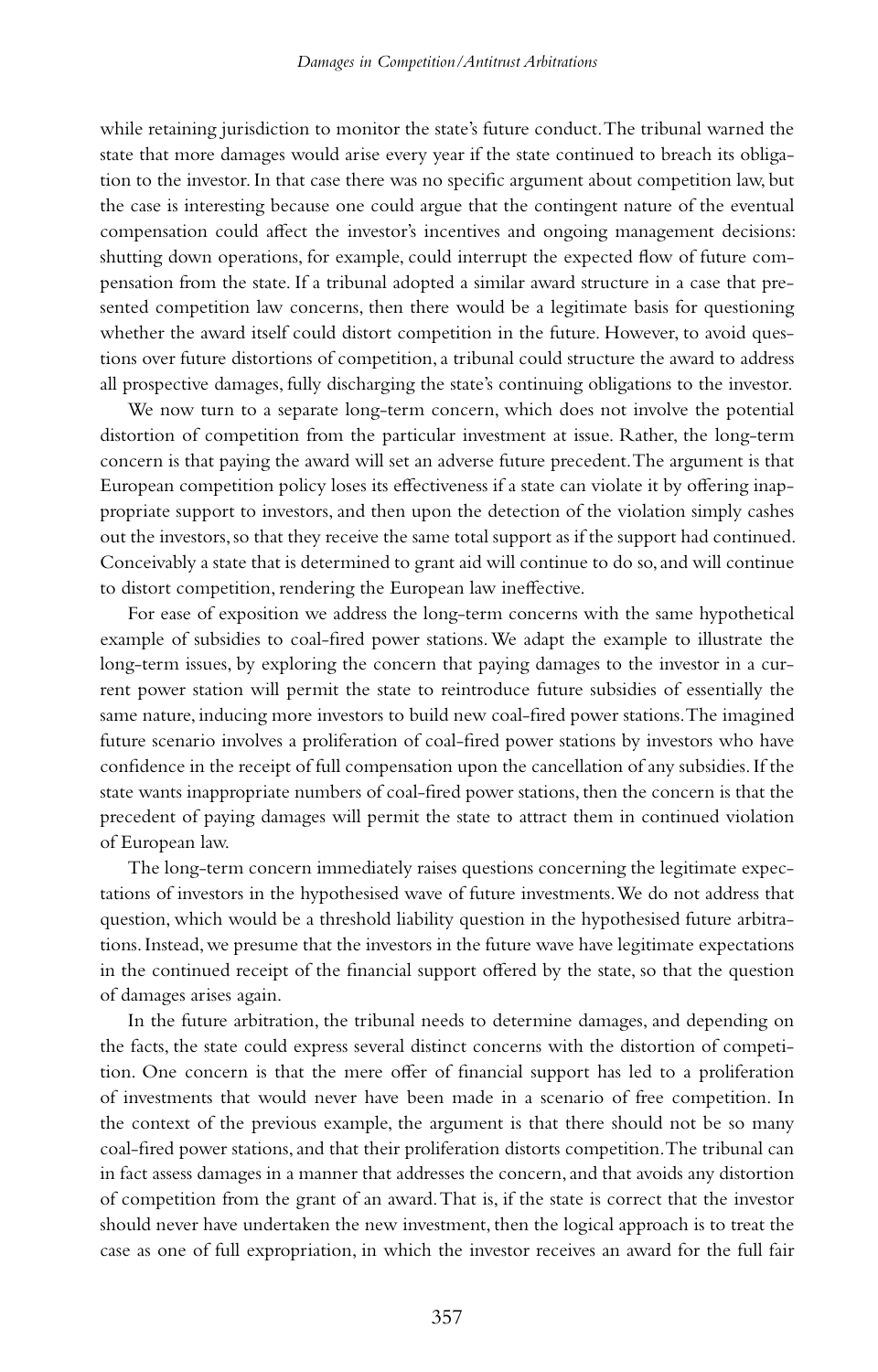market value of the plant, and transfers title to the state. The state then has the ability to shut down the new investment to avoid any distortion of competition.

A damages award can in fact give strong support for competition policy, if it clarifies the analytical framework discussed above and puts the state on notice: any future inappropriate offers of aid will expose the state to the risk of purchasing future investments outright in the form of future damage awards for expropriation, in order to pave the way for their subsequent closure. From a policy perspective it is appropriate for the state itself to bear financial responsibility for the risks that its future aid may pose to competition. Appreciating their financial responsibility, states will have a natural incentive to ensure the compliance of future policies with the competition concerns expressed in European law.

To round out the discussion, it may be useful to appreciate the implications of denying damage awards on the grounds of promoting European competition policy. Denial of an award introduces a principle of inadequate investor compensation, ostensibly justified as a tool for competition policy. Again, presuming that investors have formed legitimate expectations in response to a state's policies, it is inefficient to start compensating investors inadequately to steer the state's future conduct away from fostering investment and towards competition policy. It is, in fact, possible to foster investment while respecting competition policy simultaneously, and while punishing states for a failure to implement competition policy.

A more nuanced case is one in which no question arises concerning the existence of the future investments, but with respect to the prices that investors charge or their levels of output. Below we consider a case where some aid serves valid goals such as environmental or regional development goals, but the concern is that the total amount of aid exceeds the appropriate level, presumably distorting competition. Specifically, with respect to the coal example, perhaps there is no question concerning the desirability of building future coal-fired power stations in a particular location, but the concern is that excessive aid leads a wave of future investors to burn too much coal and to sell too much electricity at too low a price in the power market. Here, again, an appropriate analysis of damages can resolve any perceived conflict between legitimate investor expectations and competition policy.

In most cases, an extended period of time passes in between the termination of the financial agreement, which prompts the arbitration, and the assessment of damages. In the above example, assume that the state reduces the support to the investor, ostensibly in the view of protecting competition policy. At that point, the investor is on notice concerning the new level of support considered appropriate. We explore two possibilities: the first is that the state is correct, and the new reduced level of support meets the legitimate goals of competition policy. If so, then once the investor perceives the new reduced level, its incentives will change and it will scale down its output, possibly by selling at a higher price in response to the receipt of less support.

The measurement of damages in such a case will inevitably compare two scenarios: the 'but-for' scenario, in which continued support translated into higher output, and an 'actual scenario', with the appropriate, reduced level of support. If the investor is actually engaged in a strategic game that undermines the legitimate goals of competition policy, then an appropriate damages award would be able to detect the inappropriate conduct, and make the investor responsible. In such a case, economic and financial analysis could determine that the investor has not responded rationally to the economic incentives associated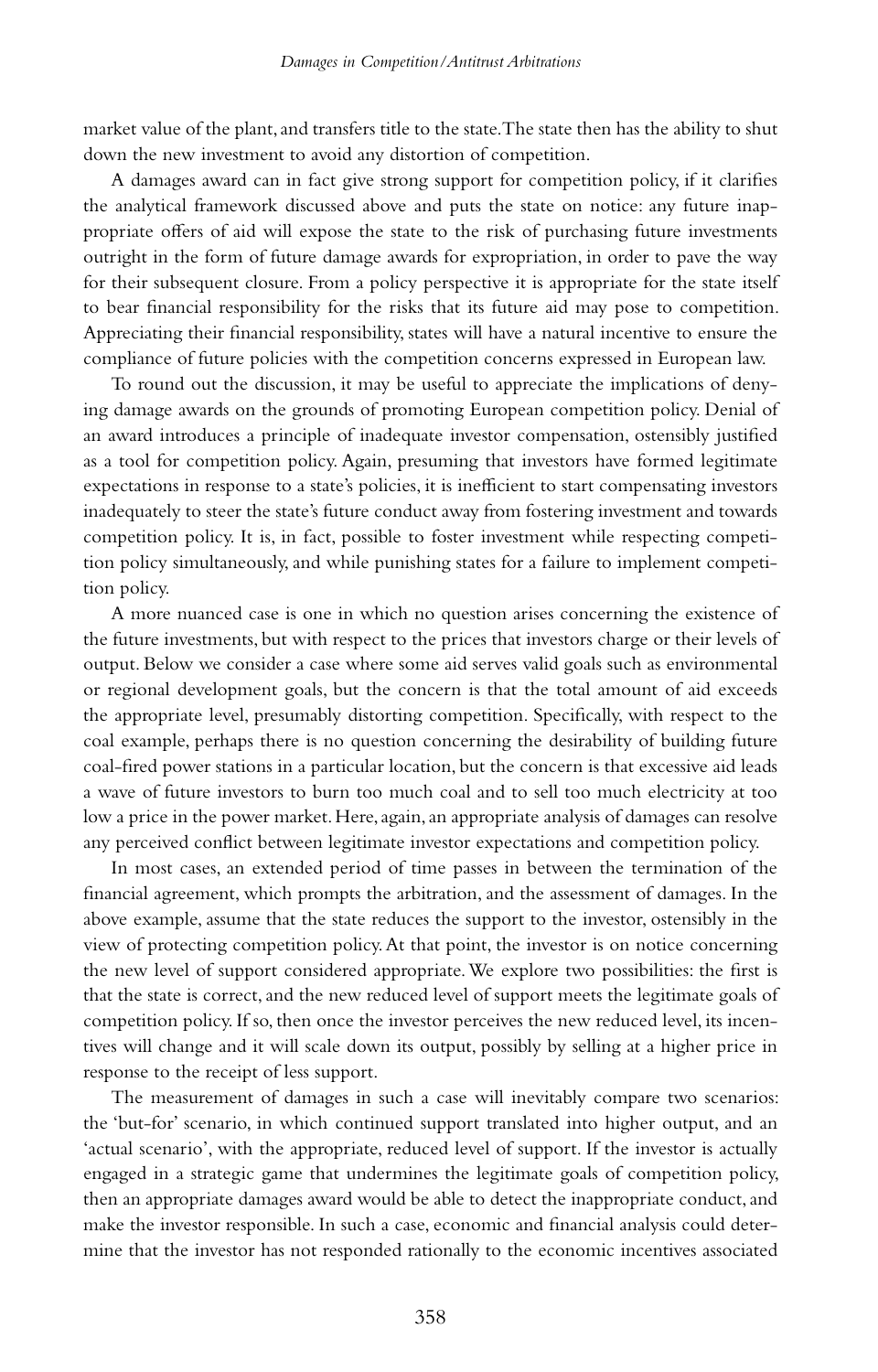with the new reduced level of aid. The analysis could show if the investor is continuing to produce a higher level of output after the termination of the support, perhaps in the hope of maximising damages. The natural framework of damages already permits the state to explore such a possibility, under the principle of mitigation. That is, if aid distorts competition policy and leads to excessive output, then by implication, rational economic behaviour should involve lower output upon the reduction of the aid to the appropriate level.

If the investor has continued to produce at a high level of output, despite the reduced aid, then the state should be able to demonstrate that the investor is not mitigating damages. A reduction in the total damages award would implicitly shift responsibility to the investor for the output decision that lies within its control. To be more specific, assume that the aid on offer was a subsidy of €30 per ton to the purchase of coal, while an appropriate level of aid was only €20 per ton. If €30 per ton was excessive and €20 per ton is a superior level of aid from the perspective of competition policy, it can only be because a profit-maximising decision by a rational investor in response to the receipt of  $\epsilon$ 20 per ton involves less output than under the prospective receipt of €30 per ton. If the investor has responded reasonably to the reduction in support, then it is actually mitigating damages while simultaneously satisfying the state's concerns over competition policy. Given appropriate mitigation, the investor should have an entitlement to full compensation. As explained earlier, structuring the damages award as a lump-sum payment will compensate the investor, while ensuring a continued rational response to the new lower level of aid.

If, on the other hand, the investor does not respond to the appropriate, lower level of aid, then it will be producing more output than is rational. The investor will not be mitigating its damages, and an appropriate damages award will again resolve any perceived conflict between legitimate expectations and competition policy, as the tribunal will measure damages by imputing to the investor a rational response that the investor in fact failed to provide.

Earlier in the discussion, we explained that it is poor policy to introduce the notion of inadequate investor compensation as a tool to steer the state's conduct. However, from an economic perspective it makes sense to respect the legitimate expectation of the investor while making it responsible for the decisions that lie within its control. Once the state corrects an inappropriate level of aid, the investor should get full compensation but only as long as it follows rationally the economic signals provided under the new policy.

Note that the damages analysis in this example should continue to project the equivalent of the €30 per ton in the but-for scenario, despite our assumption for the purpose of discussion that the €30 per ton is excessive from a competition policy perspective. The state may urge the tribunal to award damages based on a but-for scenario that assumes an allegedly appropriate support level of only  $\epsilon$ 20 per ton. However, any such argument is simply a way of denying liability, pointing to zero damages by collapsing the level of support in the but-for scenario with the level available in the actual scenario. Implicitly, such an argument asserts the primacy of competition policy, denying the legitimate expectation of the investors, which represents a liability issue. However, the concern of this chapter is what to do if the investor has a legitimate expectation, and if so, whether the award of damages creates tension with competition policy. The answer is that there is no need to assert the primacy of competition policy, since the principle of appropriate compensation in fact avoids any conflict between investment treaty obligations and competition policy.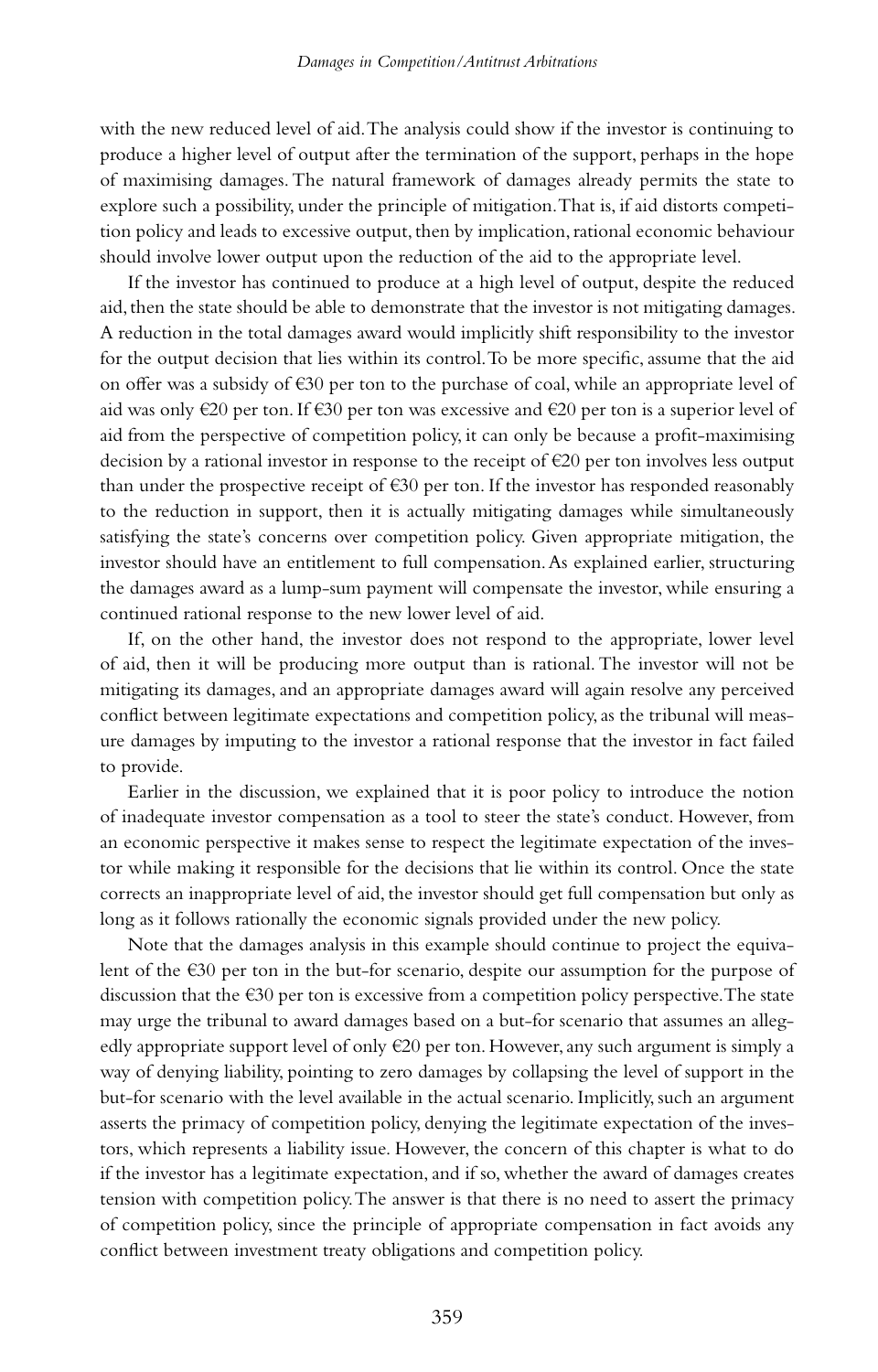We only offer some limited observations on the liability issue of investor expectations. Economics can play a useful role in assessing the legitimacy of investor expectations. Specifically, when specific contracts or legislation appear unclear, economic policy analysis can supplement legal argument to shed light on whether it makes sense to interpret certain arrangements as embodying long-term commitments to investors. A state may argue that it was not reasonable for the investor to expect a long-term commitment to a particular policy like the €30 per ton in the example above, because a long-term commitment would have constrained the state's discretion. However, investment treaties inherently presume that long-term commitments, as opposed to unbridled state discretion, ultimately benefit both the investor and the state. Nevertheless, the final answer often depends on a combination of specific legal and economic analysis.

In conclusion, it does not undermine competition policy to award damages under an international investment treaty. As long as tribunals structure awards as lump sums, the awards do not affect the economic incentives surrounding future pricing and output. Nor does a damages award inherently set an adverse precedent that will tempt states to undermine their obligations to fulfil the competition policies embodied in European law. In fact, the principle of adequate compensation makes states financially responsible for any future steps that may undermine competition policy. Awarding damages will ultimately make competition policy more effective, as it makes states bear full responsibility for any distortions that their future policies may cause to competition. In contrast, it makes little sense to introduce a policy of inadequate investor compensation as a tool to steer the state's future behaviour. If an investor does not respond adequately to the correction of future economic signals that distort competition, then the concept of mitigating damages already provides an appropriate tool for holding the investor responsible for an inadequate response.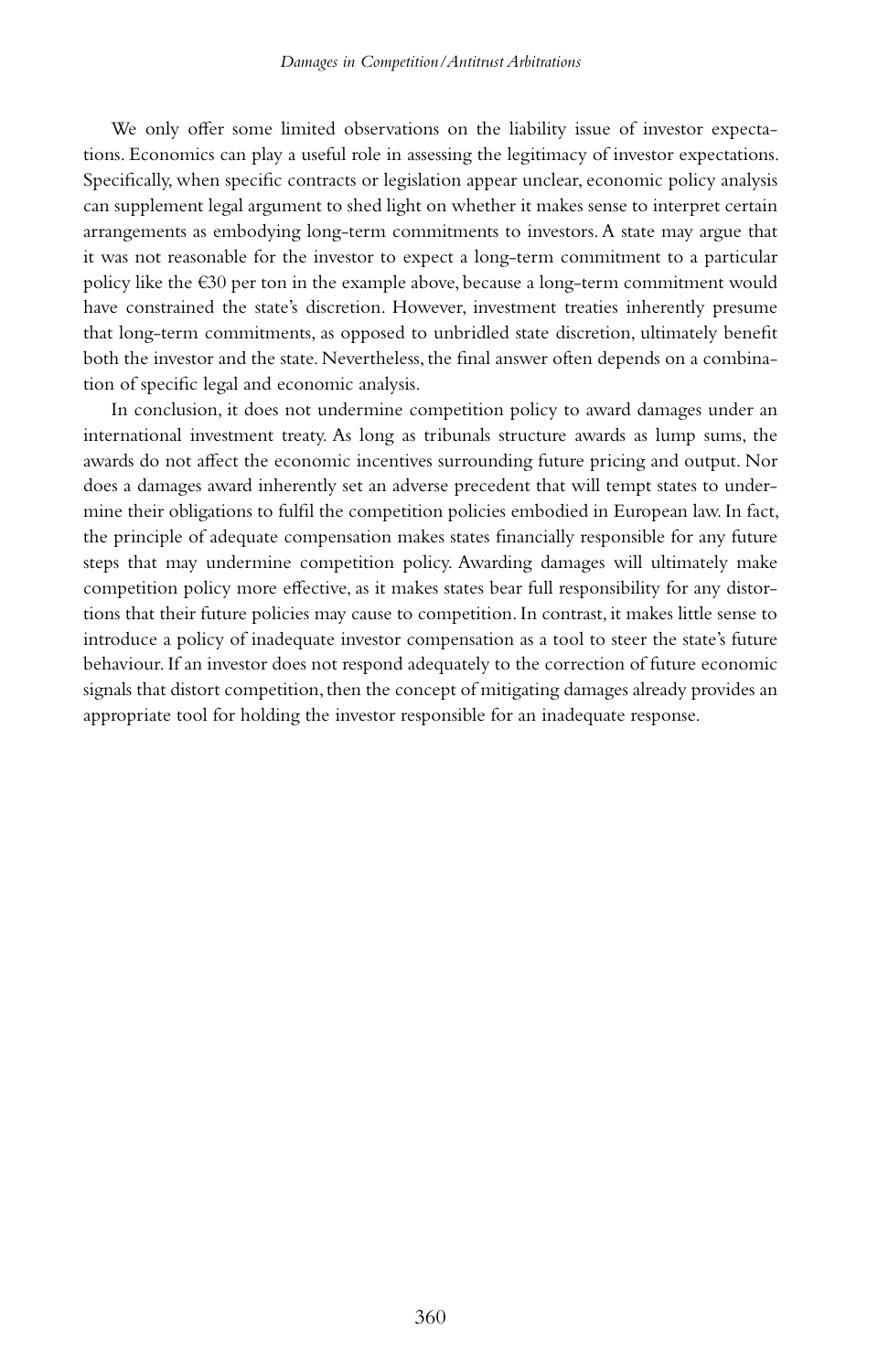## **Appendix 1**

About the Authors

#### **Carlos Lapuerta** The Brattle Group

Carlos Lapuerta is an expert in economic analysis and financial valuation, which he frequently applies to estimate damages as an expert witness in international arbitration proceedings, including many disputes between investors and sovereign states over the alleged breach of bilateral investment treaties. He offers particular experience in the analysis of investments and contracts in the energy sector, and has provided testimony in several arbitration proceedings concerning the prices in long-term energy contracts. Within the energy sector, his work has covered natural gas, coal, electricity and oil.

Mr Lapuerta also offers extensive experience with the analysis of competition, including the development of competition in markets subject to liberalization and deregulation, allegations of anticompetitive conduct such as price fixing, and the competitive impacts of proposed mergers. His work on competition has been primarily in the energy sector and the financial services sector.

#### **Richard Caldwell**

#### The Brattle Group

Richard Caldwell is an economics and financial expert, with experience valuing businesses and financial instruments across a range of industries, from energy to banking to telecoms, and in a range of settings. He frequently provides economic and financial advice to private clients and expert testimony in litigation. His advice covers the areas of corporate finance and valuation, the pricing of securities and derivatives, and assessments of competition and regulatory issues. Richard has testified before the UK Competition Appeals Tribunal on the level of returns for network companies, and on damages and financial issues before tribunals set up under the rules of the Energy Charter Treaty, the London Court of International Arbitration, the International Centre for Settlement of Investment Disputes, UNCITRAL, Dutch Law and Swiss Law.